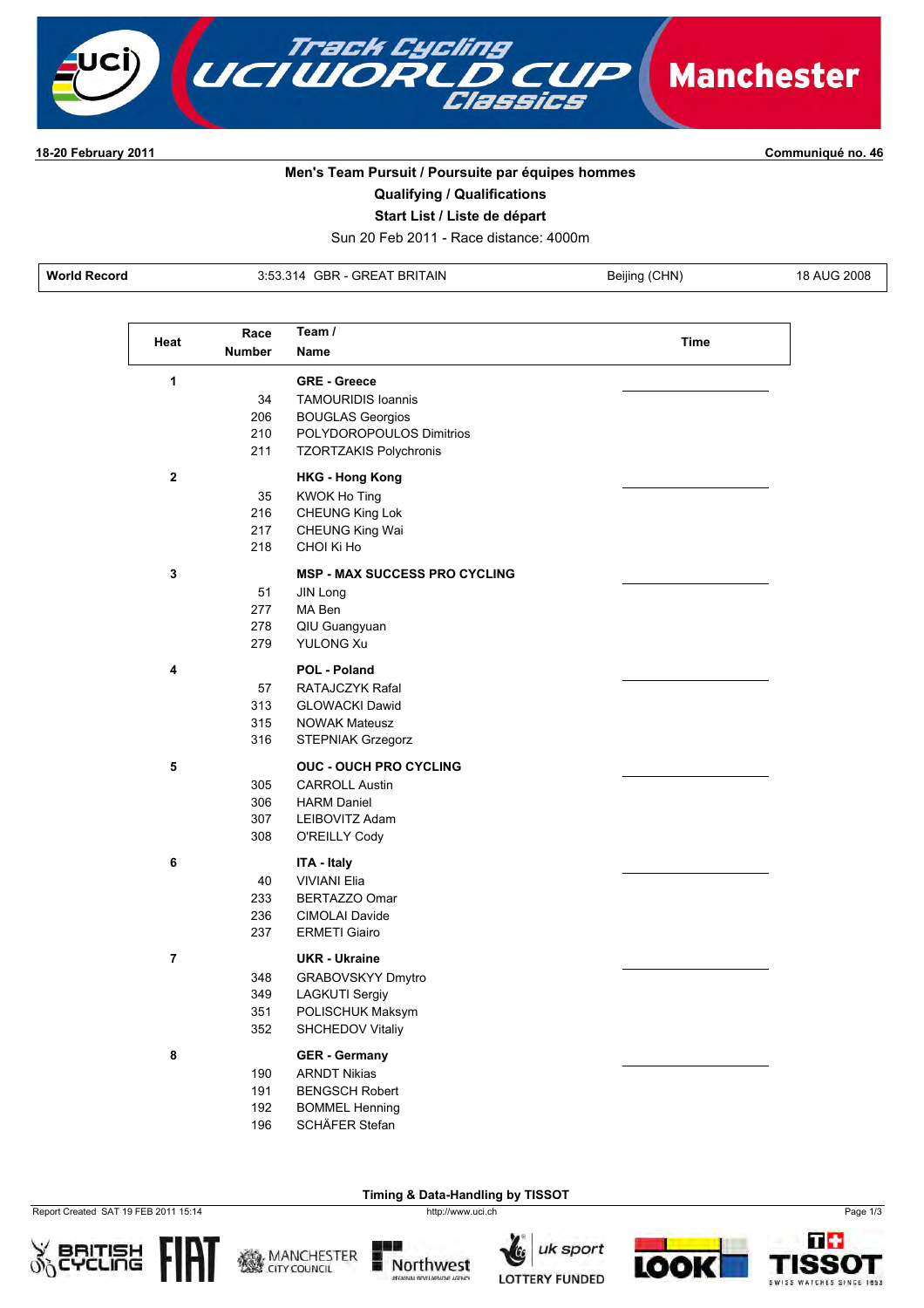

**1820 February 2011 Communiqué no. 46**

## **Men's Team Pursuit / Poursuite par équipes hommes**

**Qualifying / Qualifications**

**Start List / Liste de départ**

Sun 20 Feb 2011 Race distance: 4000m

**World Record 3:53.314 GBR - GREAT BRITAIN** Beijing (CHN) 18 AUG 2008

|      | Race          | Team /                                |             |
|------|---------------|---------------------------------------|-------------|
| Heat | <b>Number</b> | <b>Name</b>                           | <b>Time</b> |
| 9    |               | KOR - Korea                           |             |
|      | 253           | JANG Sun Jae                          |             |
|      | 254           | PARK Keon Woo                         |             |
|      | 255           | PARK Seon Ho                          |             |
|      | 256           | SEO Joon Yong                         |             |
| 10   |               | CHI - Chile                           |             |
|      | 113           | <b>CABRERA TORRES Antonio Roberto</b> |             |
|      | 114           | <b>MANSILLA ALMONACID Luis</b>        |             |
|      | 115           | SEISDEDOS DUQUE Pablo                 |             |
|      | 116           | SEPULVEDA VILLAR Luis Fernando        |             |
| 11   |               | <b>SUI - Switzerland</b>              |             |
|      | 341           | <b>BEER Olivier</b>                   |             |
|      | 342           | <b>IMHOF Claudio</b>                  |             |
|      | 343           | PERIZZOLO Loïc                        |             |
|      | 344           | <b>THIERY Cyrille</b>                 |             |
| 12   |               | <b>FRA</b> - France                   |             |
|      | 171           | <b>BRISSE Vivien</b>                  |             |
|      | 172           | <b>DAENINCK Benoit</b>                |             |
|      | 174           | <b>DUVAL Julien</b>                   |             |
|      | 175           | <b>MORICE Julien</b>                  |             |
| 13   |               | <b>LOK - LOKOMOTIV</b>                |             |
|      | 45            | <b>ERSHOV Artur</b>                   |             |
|      | 262           | <b>IVLEV Roman</b>                    |             |
|      | 263           | <b>KAYKOV Valery</b>                  |             |
|      | 265           | <b>SHILOV Sergey</b>                  |             |
| 14   |               | <b>COL - Colombia</b>                 |             |
|      | 126           | ARANGO CARVAJAL Juan Esteban          |             |
|      | 127           | <b>CASTRO LAVERDE Arles Antonio</b>   |             |
|      | 128           | EDWIN ALCIBIADES Avila Vanegas        |             |
|      | 131           | ROLDAN ORTIZ Weimar Alfonso           |             |
| 15   |               | <b>DEN - Denmark</b>                  |             |
|      | 21            | <b>BYRGESEN Niki</b>                  |             |
|      | 137           | <b>HANSEN Lasse Norman</b>            |             |
|      | 138           | <b>QUAADE Rasmus Christian</b>        |             |
|      | 139           | RANNERIES Christian                   |             |
| 16   |               | <b>BEL - Belgium</b>                  |             |
|      | 91            | DE POORTERE Ingmar                    |             |
|      | 92            | DUFRASNE Jonathan                     |             |
|      | 93            | <b>MERTENS Tim</b>                    |             |
|      | 94            | VAN HOECKE Gijs                       |             |

Report Created SAT 19 FEB 2011 15:14 http://www.uci.ch http://www.uci.ch Page 2/3

**SOBETIFIE** 



**MANCHESTER**